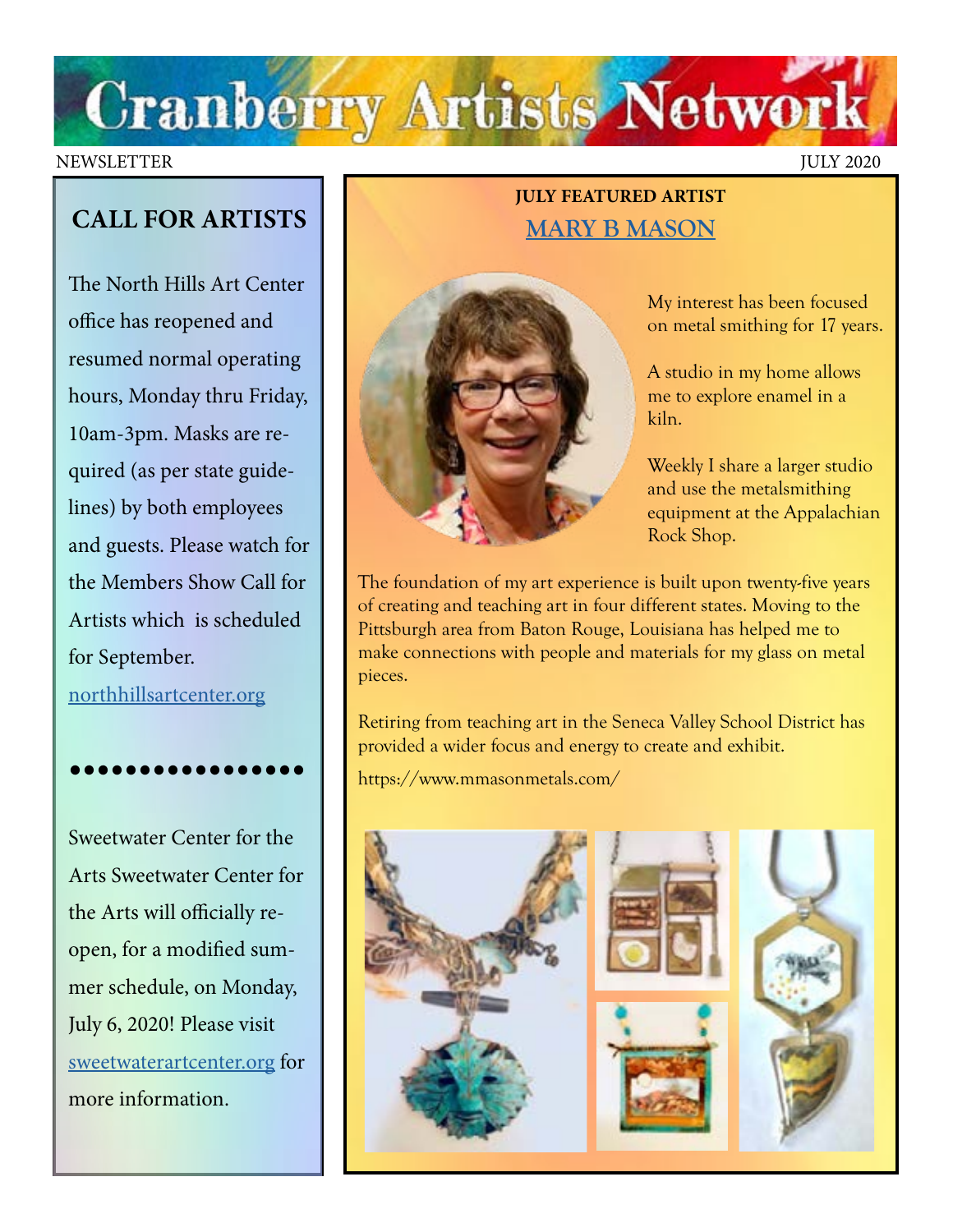#### **CRANBERRY ARTISTS NETWORK 2020 CALENDAR OF EVENTS**

#### **Plein Air Painting First Tuesday figure drawing**

The First Tuesday Open Drawing sessions and Plein Air drawing groups are postponed for now. We will certainly update members if these events are able to resume during the summer months. Independent Plein Air Painting is encouraged.

#### **Annual General Membership Meeting Postponed**

We will continue to monitor the Governor's health guidelines and those that the Township puts in place and will announce a new meeting date once we have some calendar information confirmed.

**Martinis with Monet Art Expo** CTCC has cancelled our annual "Martinis With Monet" Art Expo and Community Days in July.

#### **Back Hall Gallery The drawing show we had scheduled for the Back Hall during the Martinis with Monet has been postponed till next year.**

Artist shows are up in the air for scheduling. Vicki Schilling is the contact person for this exhibition space. She and Noele continue to speak with municipal building staff and will look at the current artist schedule list and contact individuals about moving forward with a show, once we are able to hang shows.

## **Cranberry Artists Network**

#### MEMBER NEWS



**[Gina Judy](https://www.ginajudyfineart.com/)** will be showing *"Happy Hounds"* in [Crosscurrents 2020](https://oionline.com/events/crosscurrents-art-exhibition/) at the Stifel Center, Wheeling WV, *"Maggie and Max Making Tracks"*  in the [Red River Watercolor Soci](https://www.hcscconline.org/rrws2020.html?fbclid=IwAR2CI8KfSoKz09pfx4_SrBtWIcWhqhpBg2Rd-IJ3px8XV7zjJY9BYd3K_9k)[ety's National Juried Watermedia](https://www.hcscconline.org/rrws2020.html?fbclid=IwAR2CI8KfSoKz09pfx4_SrBtWIcWhqhpBg2Rd-IJ3px8XV7zjJY9BYd3K_9k)  [Exhibition](https://www.hcscconline.org/rrws2020.html?fbclid=IwAR2CI8KfSoKz09pfx4_SrBtWIcWhqhpBg2Rd-IJ3px8XV7zjJY9BYd3K_9k) online exhibit, "*Ballet Series I: Blue-Eyed Ballerina Backstage In Spanish Dress"* in the WV National Aqueous 2020 and *"Structures in the Concrete Jungle"* in the Rhode Island National.

**CAN Independent Plein Air Painting through September!** Please send pictures of you and your plein air paintings to kbischak@comcast.net so we can share them in our newsletters and Facebook page!

**[Diane Grguras](https://www.dianegrguras.com/)** painted this self portrait from a photo taken of her last year at a local farm.

The Merrick Masters Exhibit Show Opening has been rescheduled to Sunday, August 23, 2020 and the show will run thru Sunday, September 20, 2020. CAN will be well represented by many of our members including **[Dianne Bauman,](http://www.diannebauman.com/) Sandra Beitsinger, [Kathy Bischak](https://www.facebook.com/kathy.bischak), [Dona Boots](https://blogger.donabootsart.com/2019/01/welcome-to-dona-boots-art.html), [Vicki Carson](https://fineartamerica.com/profiles/vicki-carson/shop/prints), Rodica Constantine, Marge Gardner, [Diane Grguras](https://www.dianegrguras.com/), [Mary Jane Hadley](https://www.facebook.com/maryjane.hadley), Jennie Johnstone, Gadi Leshem, [Lorrie Minicozzi](https://www.climbingthewalls.net/), Gloria Pinchotti, Lynn Roberts, Linda Sant'Eufemia, [Alicia Stankay](https://www.facebook.com/alicia.stankay), [Colleen Tittiger,](https://www.colleentittiger.com/) [Debra Tobin](http://debratobinart.com)** and **[James Tobin](https://jamestobinart.com/)**.

**The Illusionists: Presented by Michael J. Pearce** What is imaginative realism? Michael J. Pearce explains this artful "escape from reality" in a 15-minute video, featuring work by: Benozzo Gozzoli, F. Scott Hess, Regina Jacobson, Yu Ji, Guy Kinnear, Gustav Klimt, Brad Kunkle, Bryan Larsen, Richard MacDonald, John Millais, Claude Monet, Gustave Moreau, Alphonse Mucha, Vince Natale, Michael J. Pearce, Boris Vallejo, John Waterhouse, Pamela Wilson, Weixin Xu, Sandra Yagi **[https://fineartconnoisseur.com/2020/06/michael-pearce-illustion](https://fineartconnoisseur.com/2020/06/michael-pearce-illustionists-imaginative-realism/?fbclid=IwAR3jR8GS89akMYIPXiVIs9GJDXAsZnH267x0fjCGm21XcyuTZy76LHZj19U)[ists-imaginative-realism/?fbclid=IwAR3jR8GS89akMYIPXiVIs9GJDX-](https://fineartconnoisseur.com/2020/06/michael-pearce-illustionists-imaginative-realism/?fbclid=IwAR3jR8GS89akMYIPXiVIs9GJDXAsZnH267x0fjCGm21XcyuTZy76LHZj19U)[AsZnH267x0fjCGm21XcyuTZy76LHZj19U](https://fineartconnoisseur.com/2020/06/michael-pearce-illustionists-imaginative-realism/?fbclid=IwAR3jR8GS89akMYIPXiVIs9GJDXAsZnH267x0fjCGm21XcyuTZy76LHZj19U)**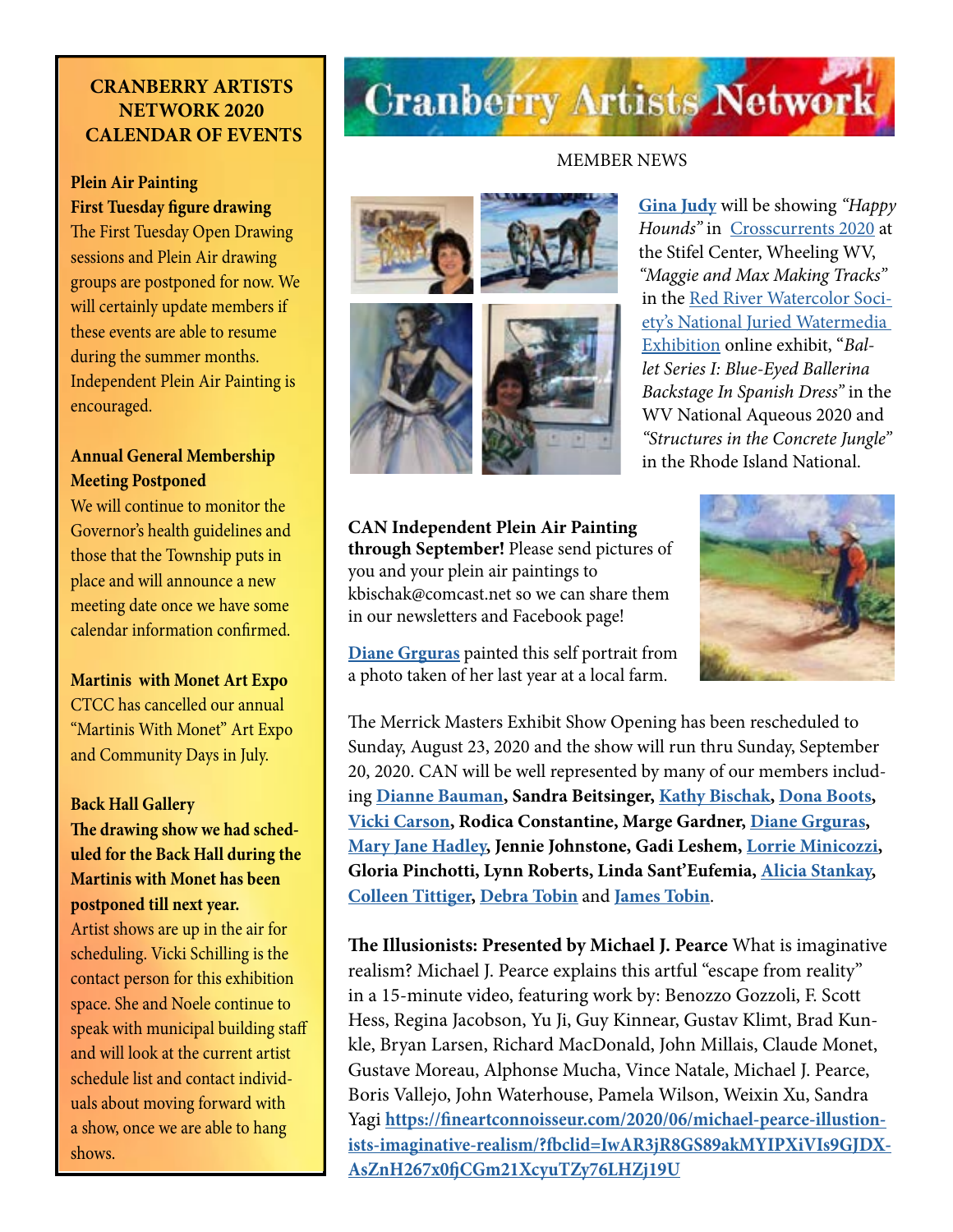

#### MEMBER NEWS

Members **[Sandra Beitsinger](https://www.facebook.com/pages/category/Artist/Artwork-by-Sandra-Beitsinger-1593379080977965/), [Kathleen Bischak](https://www.facebook.com/kathy.bischak), [Larry Brandstetter,](https://www.facebook.com/pages/category/Artist/Larry-Brandstetter-Doodler-379832832491777) [Gina Judy,](https://www.ginajudyfineart.com/) Marian Sallade, Paula K. Siebieda, [Alicia Stankay](https://www.facebook.com/alicia.stankay), [Debra](http://debratobinart.com)  [Tobin](http://debratobinart.com), and [James Tobin](https://jamestobinart.com/)** were in the North Hills Art Center Covid Creativity Virtual Art Show.

Check out the virtual show!: <https://youtu.be/Jxhq0rXg5yg>



Sandra Beitsinger, *"Floridian Orb"*



Kathleen Bischak *"Me"*



Gina Judy *"Bubbling with Joy"*



Paula Siebieda *"Two Leopards"*



Alicia Stankay *"Nature's Solace"*







Sandra Beitsinger *"Insane"*

Larry Brandstetter

ting Leach

Marian Sallade *"Assult Weapons"*

Paula Siebieda<br>"Panther City"

Debra Tobin *"Choices"*



*"Guidance"*

*"Covid Snacking"* Larry Brandstetter *"Strength"*



Gina Judy *"Ballet Series V"*



Marian Sallade *"Yikes"*



*"Panther City"* Alicia Stankay *"Hummingbirds Discuss Covid-19"*



James Tobin *"May Flowers"*



**Cranberry Artists Network Back Hall Gallery and Glass Case Show Schedule** 

**Our Back Hall Gallery artist shows are still up in the air for scheduling. Vicki Schilling is the contact person for this exhibition space. She will contact individuals about moving forward, once we are able to hang shows.**

> July/August 2020 (POSTPONED TO 2021) **Figure Drawing Show**

September 2020 (Tentative)

**[Colin Richards](https://www.colinrichardsart.com/) Case: [Carol Scheftic](http://convergentseries.com/)**

October 2020 (Tentative)

**[Roc Prolongo](https://www.rocprologo.com/) Case: Linda McClausland**

November/December 2020 (Tentative) **Annual Holiday Show**

> January 2021 (Tentative) **New Member Show**

February 2021 (Tentative) **[Abraham Darlington](https://www.facebook.com/abraham.darlington)**

March 2021 (Tentative) **[Bradley Page](https://fireandfumes.com/)**

April 2021 (Tentative) **Marge Gardner**

July/August 2021 (Tentative) **Figure Drawing Show**

Please contact Vickie Schilling, exhibitions chair with any questions

Shows@cranarts.com

Back hall gallery artists please send Kathy Bischak your bios, headshot/ photo, photos of artwork, website and contact info now so she can prepare press releases in advance.



*"Mayfire"*